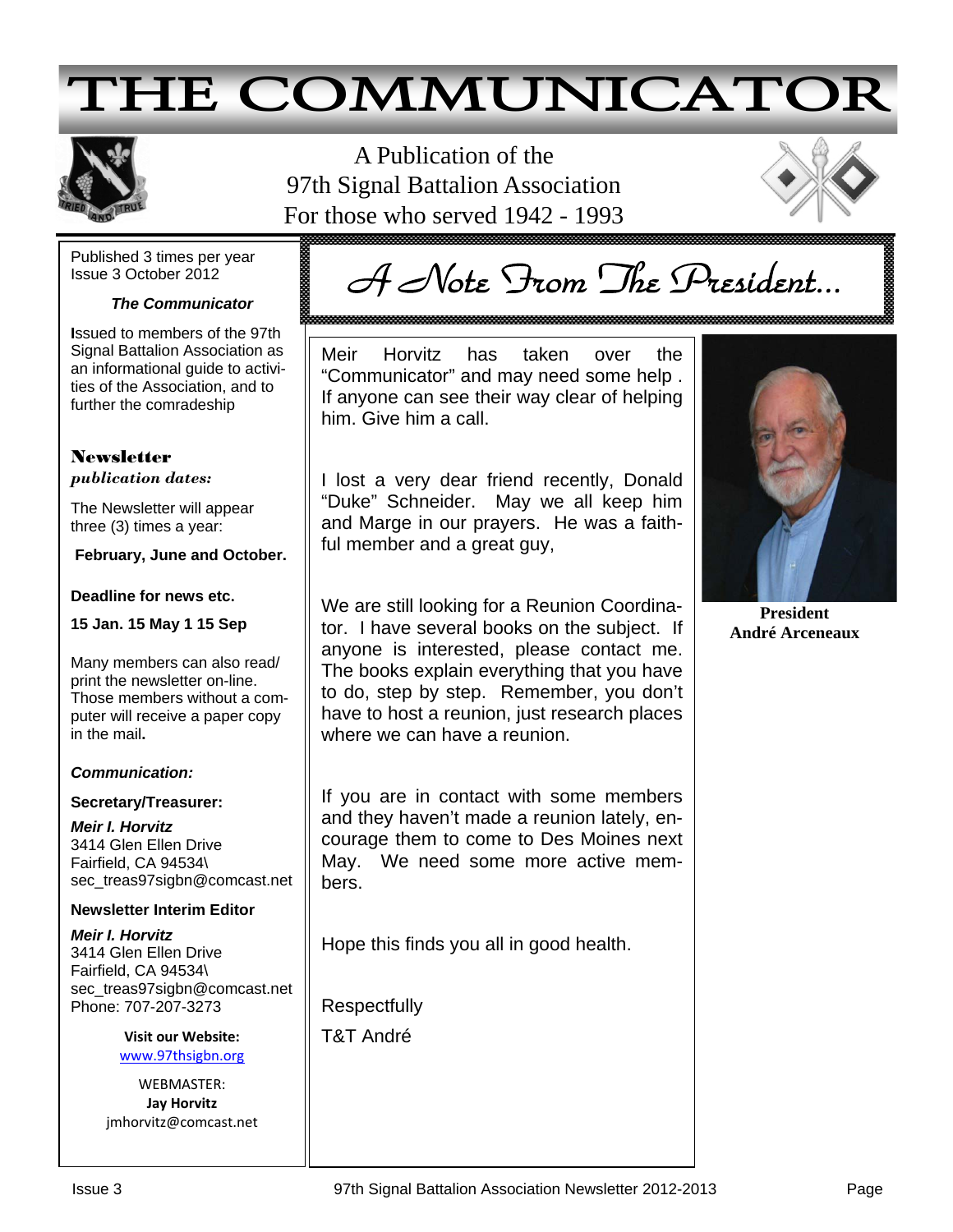## Administrative Notices/News

## \*\*\*\*\*\*\*\*\*\*\*\*\*\* Attention

Please, send any administrative or news items pertaining to our membership, new members, change of addresses (incl. e-mail), illnesses, deaths notices, promotions, etc....

## *To the :*

**Secretary/Treasurer: Meir Horvitz 3414 Glen Ellen Drive, Fairfield, CA Phone: 707-207-3273 Email: sec\_treas97sigbn@comcast.net** 

**Please, No Jokes, Political Commentary or other Spam!!!** 

\*\*\*\*\*\*\*\*\*\*\*\*\*\*

THE

**COMMUNICATOR** 

## **ONLINE**

*How to read the current & older Newsletters* 

**http://www.97thsigbn.org/communicator** 

No password needed;

All Newsletters from 2005 to

current issue are on this site.

Webmaster: Jay Horvitz;

e-mail: **jmhorvitz@comcast.net** 

**Achtung:**

Our Newsletter is available online; see above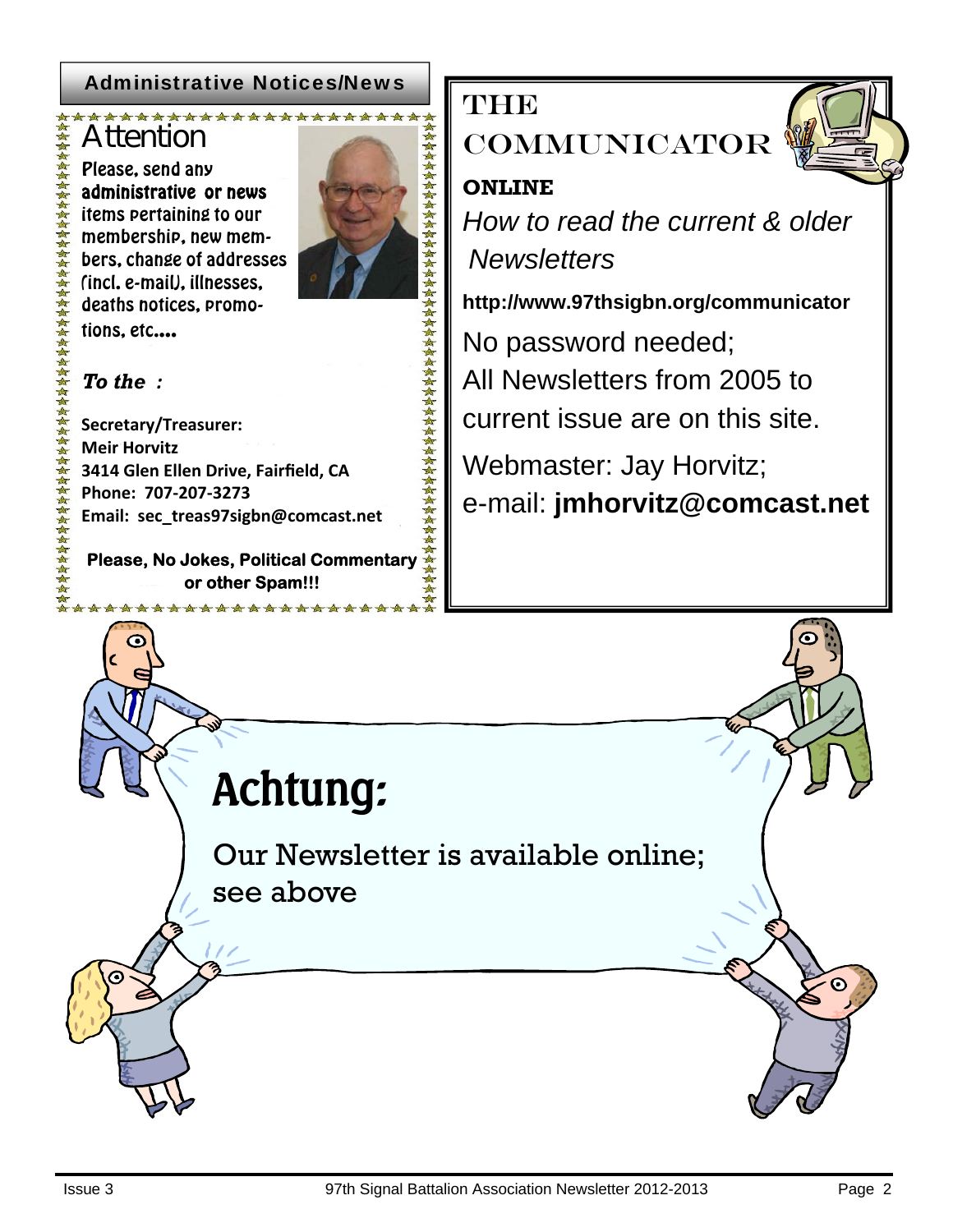# **HELP!!**

We need our members to step up and help us out..

## **OPEN POSITIONS**

- 1. Reunion & Hospitality Coordinator
- 2. Newsletter Editor
- 3. Reunion Hosts
- 4. Historian

Message from Dave Harris:

The member that assumes the role of Historian/PIO can obtain assistance from the Army Retirement Office (RSO) Website. When I was in this position I found that the RSO Newsletter to their Retirees was a great way to notify former 97th Troopers of their Association. A very good tool to use.



## Where in the World… Finding 97th Army Buddies

**Eugene Darmstedter** is the Association Membership Chairman. He asks that each of us reach back in our memory bank and come up with some names from those days when we were in Germany. It's important to *find more of our younger guys* who served from 1965 and later. We have to use any type of search available to us

**Finding Old Buddies Tel: (716) 822-2380 E-mail:** 

**marygene@roadrunner .com** 

**US Mail: Eugene Darmstedter 4 Sunrise Drive Blasdell, NY 14219**

| <b>LASTNAME, MI</b> | <b>FIRST NAME</b> | <b>ADDRESS</b> | <b>DOB</b> | <b>ASN</b> |
|---------------------|-------------------|----------------|------------|------------|
|                     |                   |                |            |            |
|                     |                   |                |            |            |
|                     |                   |                |            |            |

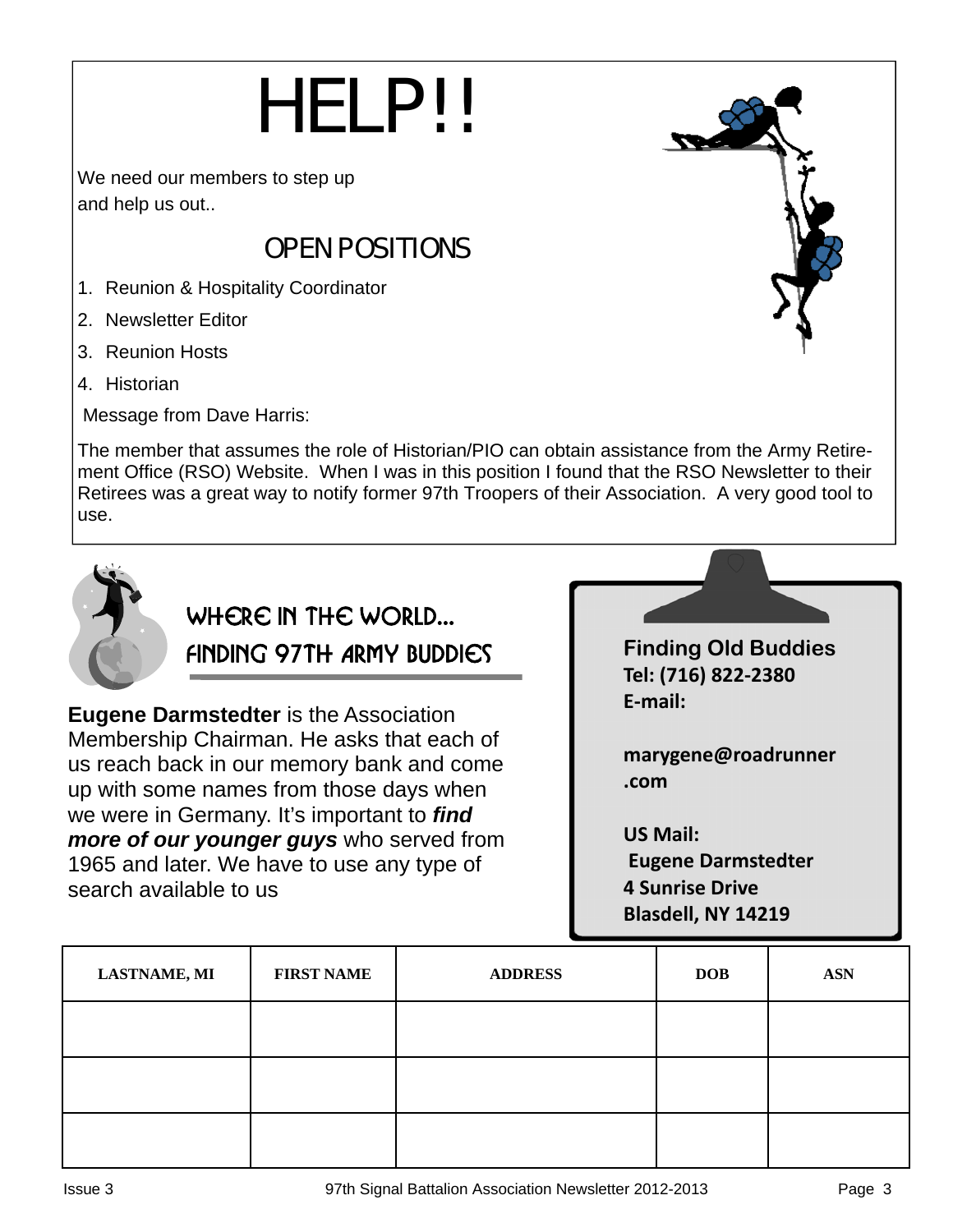| <b>Ill</b> Members                                                                                                                                                            |                                                                                                                                                                                                                                                                                                                                                                                                                                                        |  |
|-------------------------------------------------------------------------------------------------------------------------------------------------------------------------------|--------------------------------------------------------------------------------------------------------------------------------------------------------------------------------------------------------------------------------------------------------------------------------------------------------------------------------------------------------------------------------------------------------------------------------------------------------|--|
| These members are ill, and would appreciate<br>cards, phone calls, e-mails, etc.<br>We hope, they are on the way to recovery, and/or<br>are well again!!!                     | Remembering our<br><b>Comrades who have</b><br>taken their Last Retreat                                                                                                                                                                                                                                                                                                                                                                                |  |
| <b>Raymond Brown</b><br><b>Richard Holliday</b><br>Charlie Hornsby<br>John Kilburn<br><b>Manual Ortiz</b><br>Rosie Roberts                                                    | In the June Communicator Irvin Landry was listed as de-<br>ceased. This was an inadvertent error. He is still alive<br>and kicking.<br>Michael Blasko Date Unknown<br>James E. Carter August 11, 2012<br>Don S. Cassel December 12, 2011<br>Victor W. Gorlinsky August 12, 2012<br>J.J. Meyer February 12, 2012<br>Robert R. Largen May 7, 2012<br>Clifford Peterson March 28, 2012<br>Don Schneider August 5, 20121<br>George Zentner-August 18, 2012 |  |
| If a member hears of another ill member, please<br>notify Meir Horvitz who will contact Andy Whitton,<br>so that he may send get-well wishes on behalf of<br>the Association. | We also would like to remember our Members'<br>spouses who passed away<br>Trudy Dawson July 11, 2007<br>Portia Mears - September 21, 2007                                                                                                                                                                                                                                                                                                              |  |



We really would like to publish **your** story. Please consider it!!

In the past we have had a few contributions to this Newsletter from some of our members present and past about their military service, especially those that were in Germany during WWII. It is so important to hear about the experiences of our members that shaped their lives. Most have a great reservoir of stories that would be interesting to the group.

We have published several of those accounts so far, and hope, it will become a regular feature in forthcoming issues. We invite any comments, suggestions and especially your story.

If possible, we would like to do an oral interview at one of our reunions, but we have a mail in form for your<br>written response because some of our members with the most interesting stories often cannot attend a reunion for one reason or another.

#### **Some of the topics you may consider including:**

- Why did you Join?
- What was your occupation at the time of your entry into the Armed Services?
- Where did you receive your Basic Training and further training?
- What and where was/were your assignment(s)?
- Why and when were you in the 97th Signal Battalion?
- What were your experiences in Europe and any other part of the world? When, where and how long.
- Where were you at the end of the war (assuming you were of that generation?
- When did you come home?
- What did you do after you returned home?
- Looking Back what impact did your experiences have on your life?

Any additional information you can provide would be welcome. We would like photos in uniform and a recent photo (before and after). Original prints are preferable, we will return them as soon as possible.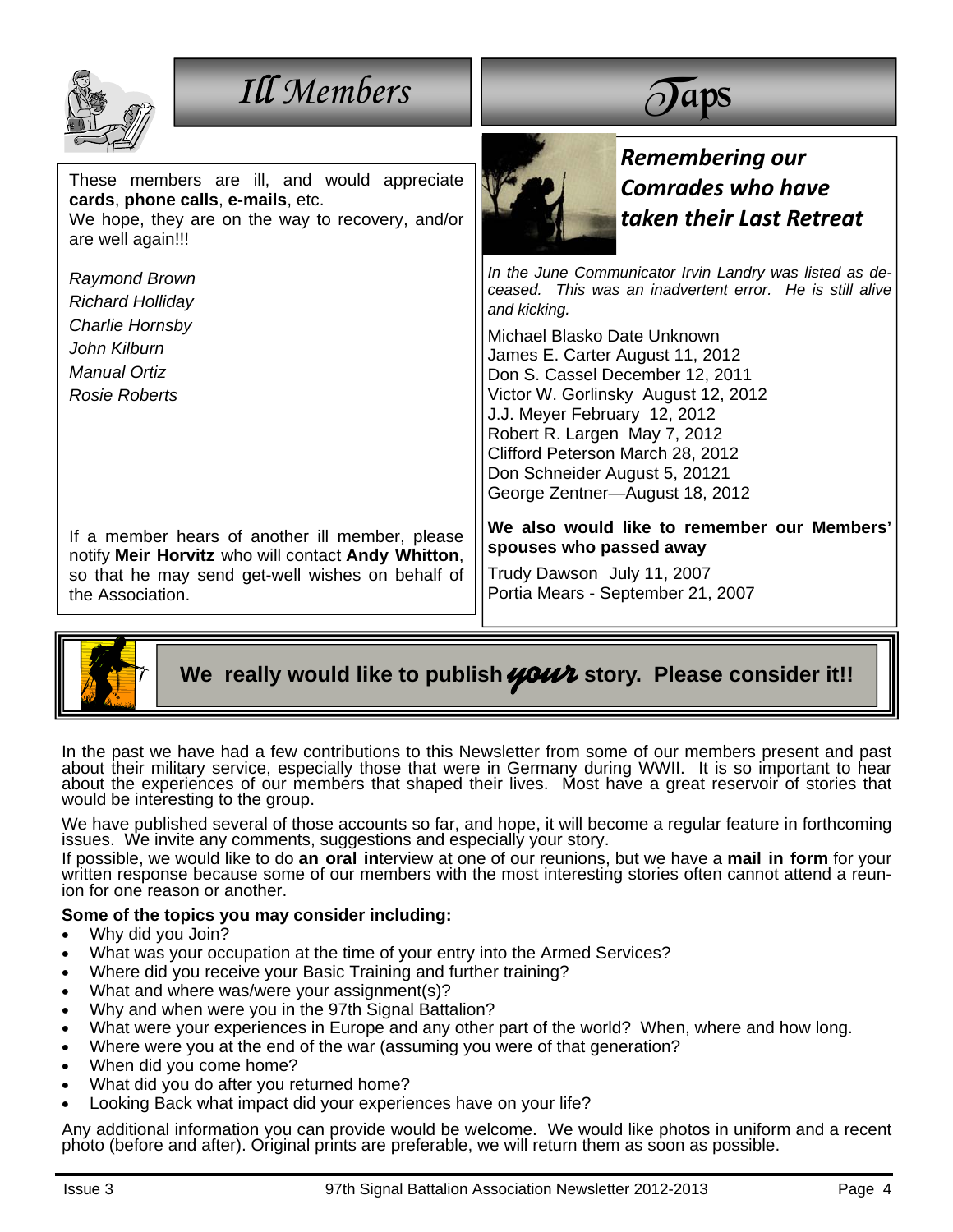## Computer Tip



If you write lots of letters, you'll appreciate this one.

Store your common address—the ones to whom you write letters the most—in AutoText entries. In this way, you can input just the first (or last) name of the person you need, press **F3**, and have the address inserted at the top of your letterhead—sure beats typing it out all the time.

To define an address as an AutoText entry, follow these steps:

1. Select the paragraphs containing the address. Press **Alt+F3**. Word displays the Create New Building Block dialog box. (See Figure 1.)

| Name:        |                              |  |
|--------------|------------------------------|--|
| Gallery:     | <b>Quick Parts</b>           |  |
| Category:    | General                      |  |
| Description: |                              |  |
| Save in:     | <b>Building Blocks, dotx</b> |  |
| Options:     | Insert content only          |  |

**Figure 1.** The Create New Building Block dialog box.

3. Replace the contents of the Name field with the name you want assigned to the address. For instance, use the last name of the person or the person's title.

4. Use the Gallery drop-down list to choose Auto-**T**ext.

## **Useful Medical Information Researched Earlier by Roland Martin**

## **Telephone numbers and websites you need to know:**

1. For information relating to TFL: Telephone: 1-866- 773-0404 (TDD: 1-866-773-0405) Web site: www.tricare4u.com This information also appears on the Explanation of Benefits form sent by Tricare.

2. 2. For information relating to Tricare Management Facility (TMA) for any questions concerning military health care: Web site: www.tricare.osd.mil

3. For prescription drug questions: Telephone: 1-866 -363-8779 TDD: 1-877-540-6261) Web site: www.express-scripts.com/tricare Mailing address: Express scripts, PO Box 60903, Phoenix, AZ 85082-0903

More detailed information has been published in earlier editions of the *Communicator*.



Panzer Kaserne Main Gate Pre WWII

Panzer Kaserne Barracks

5. Click on OK.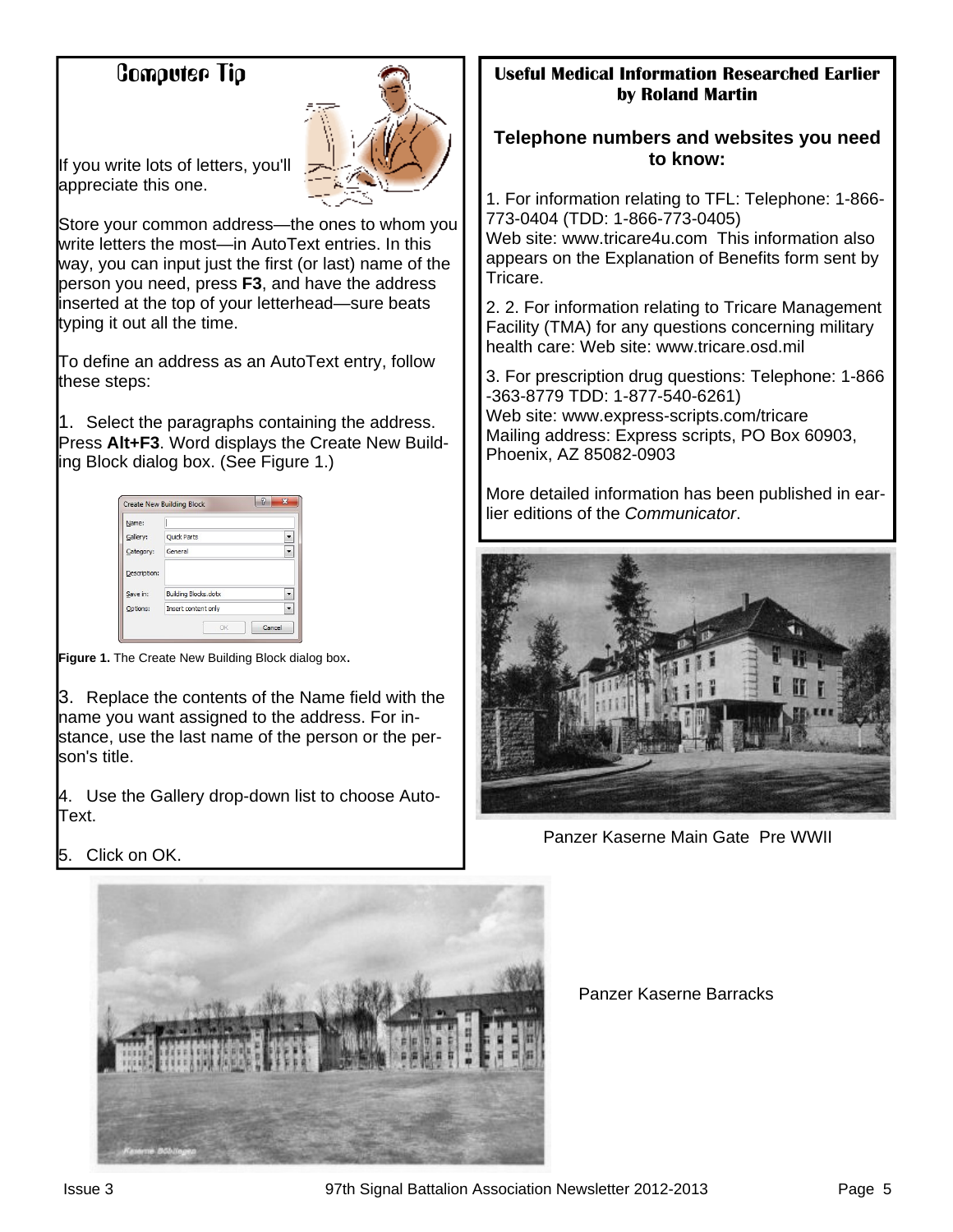R e u n I o n

s

**We need more helping hands with the reunions: Hosting, duties in the CP Room, etc.** 

Please consider being a **Host** for a reunion in the coming years. It is never too early.

If 2 or 3 members get together to hoist a reunion it would be so much easier for every one. The more the merrier. It lessens the burden on any one individual having to do it all.

By helping out you will feel more involved in the future of the Association.

Contact some of the people who have been previous hosts. They can give you several helpful hints. Guidelines that have been established can be obtained from Meir



97th Signal Battalion Association Silver Anniversary Reunion Des Moines, IA May 6 –10, 2013 Hosted by George Case Airport Holiday Inn & Convention Center

6111 Fleur Drive Des Moines, IA 50321-9906 Phone: 515-287-2400 Reservations: 800-248-4013

## Come join us, get together with some of the troopers you haven't seen in years.

The Association has established a **Benevolence Fund**. This fund is used for any of our members who are unable to attend our reunions because of financial considerations.

Should any of our comrades in need of these services wish to attend a reunion please contact our Benevolence Fund coordinators, Gilbert L. MacDonald or Meir Horvitz . Any information provided regarding these requests are treated strictly "CONFIDENTIAL" and are not made available to the general membership.

If any member is aware of another member being in need of such assistance, please notify one of the fund coordinators.

If the member who requires this assistance can arrive in the reunion city, the Association will assist with the cost of the lodging and the banquet.

**The Motto: The spirit of the 97th is Alive and Well."** 

Come and experience the Heartland of **AMERICA**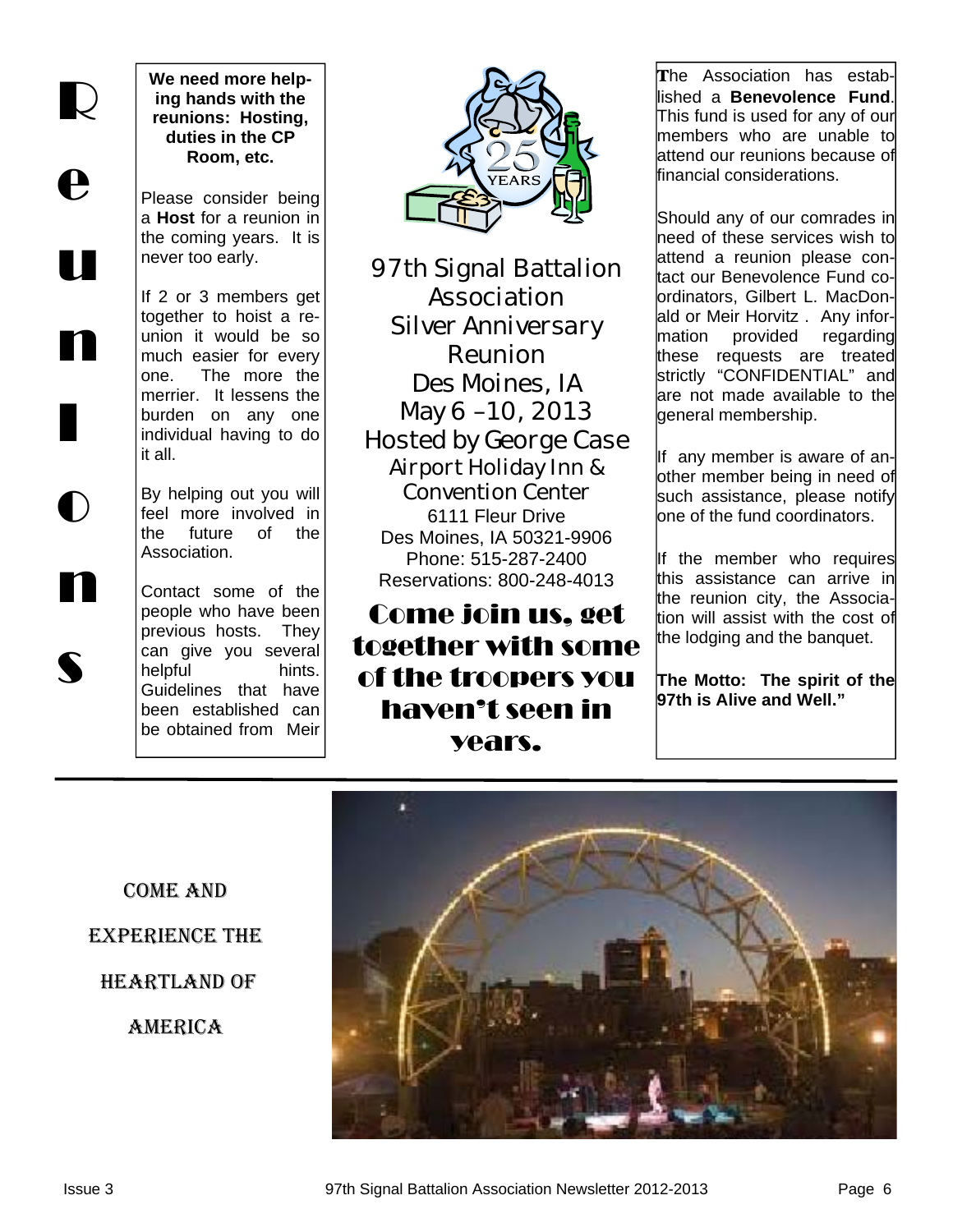# We will need proposals proposals for our 2014 for our 2014 reunion to be presented at presented at the 2013 Reunion.

## Please be thinking about Please be thinking about the possibility of being a reunion sponsor.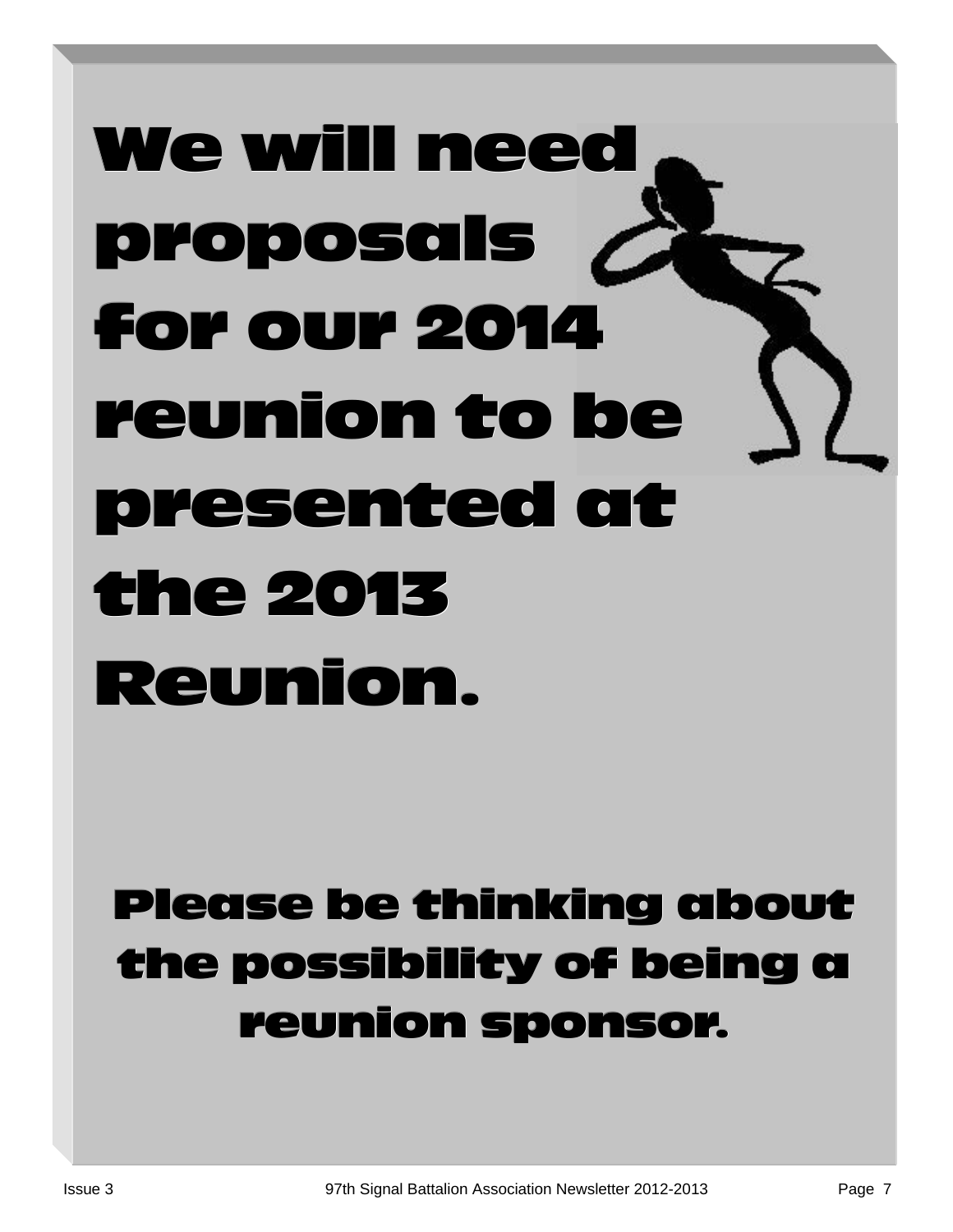First off, I'm a young 86 year old. I think I arrived, had the AN/TRC 24's, 35's from Vietnam, to the 97th in 1968. I replaced the and 36's then, ancient stuff existing CSM who deployed to Vietnam and the 8th these days I suppose. We Div. was the host command on Coleman Barracks. I have no military around us quartered there in the BEQ-BOQ area, just outside the and I've learned to live back gate that went to Lampertheim, our alert area. without it. We have a My future (and current ) wife and I decided to marry family cemetery there near (both of us as retreads) and I got that done in Galax / Gibraltar. I came to the 97th after my 2d tour in Virginia and that's where Vietnam, the first with the 9th Infantry Division and my ashes will be deposited the 2d with the 1st Signal Brigade, my unit being the one of the days in the near future. We're happy here 69th Signal Battalion (A), later changed to the Signal and used to visit the states quite often but gave that up Support Agency Saigon. The 97th was my last tour in about 2006 or 2007. I've turned in my US driving with the active army. We had the Tiger sites, and I license and the Spanish one also, gave our new car to visited and inspected all of them with my COL Craig. my brother in law, and we relax here in our apartment I recall that Coleman Barracks housed the only with a supermercado (super market) in the same military prison and it was always full. I enjoyed my building, a post office a few steps away and a tour with the 97th and finally, in January of 1972, farmacia (Drug Store/Pharmacy) very close, bus decided to hang up my spurs and submitted my service and my pension is direct deposited here and retirement papers. It was raining and cold at the end we use our debit or credit cards and complain about of March and my retirement ceremony was in the the exchange rate, typical American. gym there on Coleman. I was awarded the Legion of Merit on retirement. I gave up on the military 100% I married during my tour there on Coleman Barracks on retirement and finally joined the Legion and VFW and, as Spain didn't allow people to marry who were in about 1988, or maybe even later. I'm a life member divorced, my future wife and I chose to go to of both with my posts being in Paris and when I visit, Gibraltar and we will soon celebrate our 41<sup>st</sup> and at usually twice a year, I go by the posts to show my our age, this is where we're staying. I never did any face. I'm a past Service Officer with my VFW Post. combat duty during WWII but I was drafted in before Germany is the leader in all military stuff in Europe the official end and proudly sport my WWII ribbon and still has quite a few legion and VFW posts. Here with the others. I'm a life member of many veterans in Spain, we have only Rota left after the socialist organizations to include the Legion, the VFW, the 3d election in 1982. Jackie (my boss lady) and I are both ID, the 1st Sig Bde, TREA, AUSA plus a few more. I retired, me from the military and she from her former used to make the trip, once a year to the states, but business of running her own shops, selling ladies that was when I was more agile, Now, with a twice swimwear. She is all the good and bad, American, broken back, a broken hip and my share of arthritis, I French and Spanish. I made her an American back in hang close to home where I have my chair-lift to use 2000 but it has no benefits to crow about. I bought to go up to the terrace (if needed) plus my scooter her a house when I retired but we became too old for which I use to race around for long jaunts here in our that and sold it, and bought a nice apartment here in small beach front town. I gave up driving 3 years ago our small town. We're both Florida residents but we and gave the new car to the brother in law in Paris. sold our condo unit there in South Miami at just the I've made my wife an American, but that's only skin right time. I'm registered with the WWII memorial deep since she feels deeply European, but we vote and proudly wear my WWII ribbon when attending and that's our life. In our house. I'm the go-for, but I' any ceremony in Paris. I earned quite a few awards sure this is the same everywhere. You're out in in the service but the only place I can expose them is California and you must remember my former friend at a convention there in Paris or Germany. I became who served with me in the 341h, HARVEY L. associated with the 97th, way back in about 1956 SPENCER. I know he's 'passed on, just thought I when I was with the 34th Signal Battalion (Corps) would mention it. Ursula went before him. So, I've when my base was at Kelley Barracks and the 97th been here since retiring, pay my taxes, vote, and the was over with 7th Army. We associated together on beat moves on. many field exercises and it was good training. We Regards to all the T&Ters.

Independence

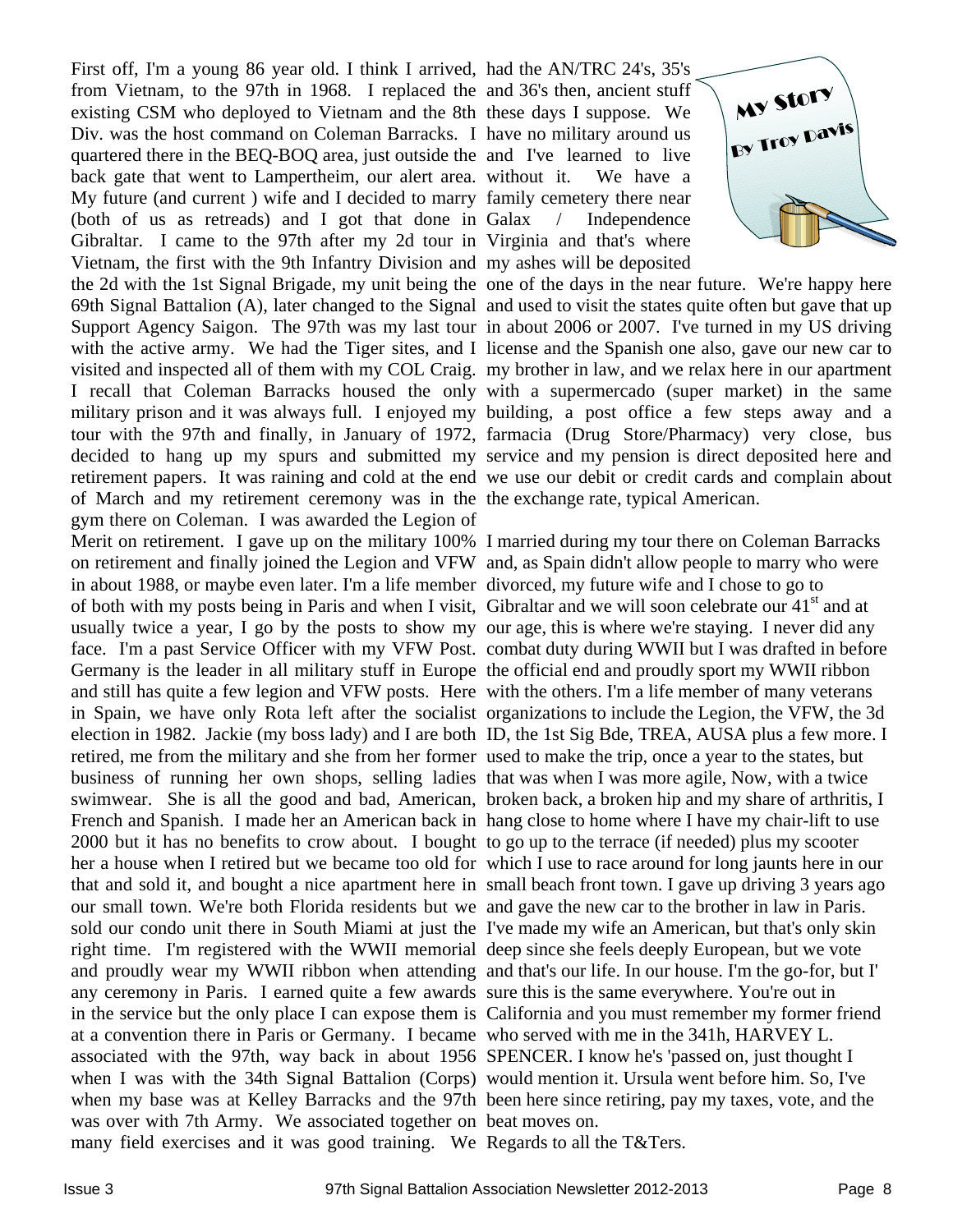## Changes/Additions of Address, etc. of Active Members

There are additions, changes and corrections of street addresses, telephone numbers and email addresses all of the time. If you have changed any of these or if you find a typographical error on the annual roster **please let us know** so that we may update the roster. The only way the roster stays accurate is if you inform us of any changes or errors. Please send your corrections to the attention of the Secretary/Treasurer:

**Meir Horvitz, 3414 Glen Ellen Drive, Fairfield, CA 94534** 

| <b>SNAIL MAIL/EMAIL CHANGES/ADDITIONS</b><br><b>EMAIL</b><br>Dave Thornhill should be dwthol @juno.com that is the<br>letter o instead of the number. 0.<br>André Arceneaux-andrearceneaux@ymail.com<br><b>SNAIL MAIL</b><br>Roy C. Brown<br>247 Cherryville Road,<br>Flemington, NJ 08822-5579<br><b>Walter Baney</b><br>17028 SE 115th Terrace Rd.<br>Summerfield FL. 34491-7840<br><b>Charles S Degrosky</b><br>602 Twin Ponds Lane<br>Bridgeville PA 15017 - 3454<br><b>Claude R Harris</b><br>7500 Cortes Drive<br>Las Cruces NM. 88001-6803<br>William J. Hyder<br>717 Maiden Choice Lane ST508<br>Catonsville, MD 21228<br><b>Edward D. Meares COL (Ret)</b><br>319 N. 1st St., Apt. 107<br>Bridgewater, VA 22812<br><b>Cerene Paul</b><br>665 10TH Ave. Apt # 209<br>Fairbanks AK. 99701-4650<br><b>CHANGES/ADDITIONS</b><br>Cut out this form and mail it to the Secretary/Treasurer<br>Name:<br>Old Street/Email Address: | Address, telephone number and email changes<br>and corrections are printed in each issue<br>Please check and make the necessary<br>corrections on your copy of the roster.<br>$\mathcal{N}$ e $\mathcal{W}$<br><b>Members</b><br>John W. Steller<br>6 Park Place<br>Newburgh, NY 12550<br>Phone: 845-561-8035<br>A great big Welcome.<br>Email: steller39@aol.com<br>C & HQ Co.'s 58-61<br>Robert C. Walter<br>3325 Bonanza Road<br>Lake Odessa, MI 48849<br>Phone: 616-3748087<br>C Co. Oct 1945 - Mar 1947 |
|-------------------------------------------------------------------------------------------------------------------------------------------------------------------------------------------------------------------------------------------------------------------------------------------------------------------------------------------------------------------------------------------------------------------------------------------------------------------------------------------------------------------------------------------------------------------------------------------------------------------------------------------------------------------------------------------------------------------------------------------------------------------------------------------------------------------------------------------------------------------------------------------------------------------------------------|--------------------------------------------------------------------------------------------------------------------------------------------------------------------------------------------------------------------------------------------------------------------------------------------------------------------------------------------------------------------------------------------------------------------------------------------------------------------------------------------------------------|
|                                                                                                                                                                                                                                                                                                                                                                                                                                                                                                                                                                                                                                                                                                                                                                                                                                                                                                                                     |                                                                                                                                                                                                                                                                                                                                                                                                                                                                                                              |
|                                                                                                                                                                                                                                                                                                                                                                                                                                                                                                                                                                                                                                                                                                                                                                                                                                                                                                                                     | Effective Date: ______________________Tel. No. _____________ Email Address _________________________                                                                                                                                                                                                                                                                                                                                                                                                         |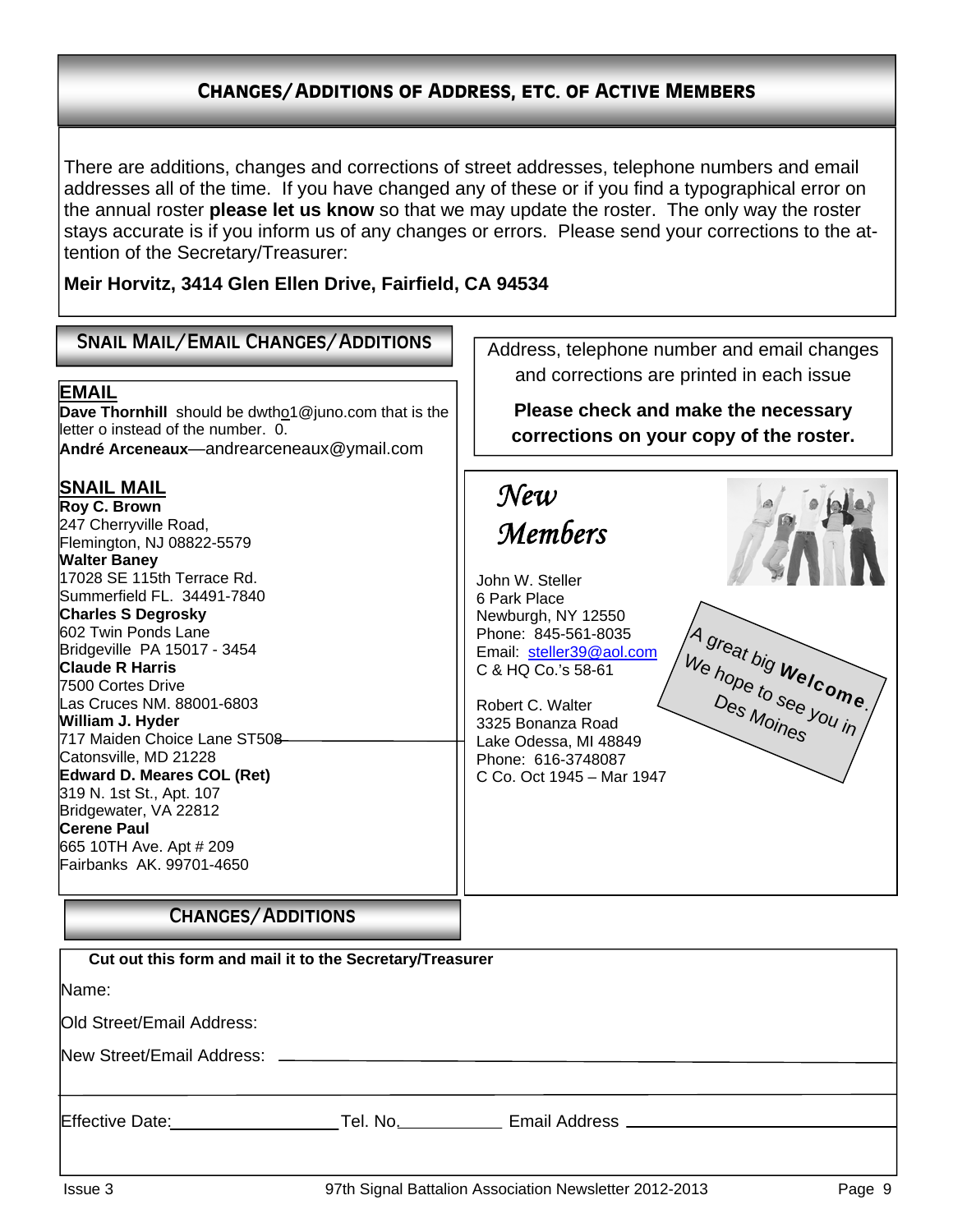#### OFFICERS, SECRETARY/TREASURER AND DIRECTORS PAST PRESIDENTS

As of June 1, 2011

## **President (2011-2013)**

André Arceneaux 306 State Street Lafayette, LA 70506-4217 Tel. 337-233-64345

## **Vice President (2011-2013)**

Johnnie Albritton 2304 Bradford Drive 6D Wilson, SC 27896-1786 Tel. 252-243-6584

### **Secretary Treasurer**

Meir Horvitz 3414 Glen Ellen Drive Fairfield, CA 94534-7957 Tel. 707-207-3273

## Board of Directors

**George A. Case (2010-2014**) 102 S. 18th Street Clear Lake, IA 50428-2248 Tel.: 641-357-7569

**Stephen G. Fenner (2010-2014)**  2120 Hivley Street Sarasota, FL 34231-6820 Tel:. 941-924-4583

**Andrew P. Whitton ( 2011-2013)** 70 Blanchard Road Marlton, NJ 08053-2943 Tel.: 856-983-7587

**Victor L. Brown (2011-2013** P. O. Box 93 Chandler, OK 74834-0093 Tel.: 405-258-0330 & 405-258-7389

**Joseph R. Federl (2012-2014)**  11124 North Lake Shore Drive Mequuon, WI 53092-5811 Tel.: 262-241-4194

**David W. Thornhill (2012-2014)** 1041 Virginia Avenue Culpepper, VA 22701-19993 Tel.: 540-825-1541

Donald K. Adams

Gilbert L. MacDonald

John J. Truffa

Paul W. Muuss

Harvey L. Spencer

Edward R. O'Mara

Emilio F. Bandiero

Eugene L. Darmstedter

Charles R. Hornsby, Jr.

Robert A. Sentell

Meir I. Horvitz

## **CHAPLAINS**

**Andrew P. Whitton**  70 Blanchard Road Marlton, NJ 08053-2943 Tel.: 856-983-7587

**Bernard L. Carter** 2519 Deerfield Drive Petersburg, VA 23805-2502 Tel.: 804-732-0732

Official Assoc. Photographer

**Walt Fort**  1048 Buckingham Drive Allentown, PA 18103 Tel: 610-740-0808

| <b>SALES &amp; PROMOTIONS</b>                                                                           | <b>OPEN POSITIONS</b>                                                              | <b>BENEVOLENCE</b>                                                                                                                                                             | <b>HISTORIAN</b>                                   |
|---------------------------------------------------------------------------------------------------------|------------------------------------------------------------------------------------|--------------------------------------------------------------------------------------------------------------------------------------------------------------------------------|----------------------------------------------------|
|                                                                                                         |                                                                                    |                                                                                                                                                                                | <b>&amp; PUBLIC INFORMATION</b><br><b>DIRECTOR</b> |
| George A. Case (2010-<br>2014)<br>102 S. 18th Street<br>Clear Lake, IA 50428-2248<br>Tel.: 641-357-7569 | <b>NEWSLETTER EDITOR</b><br><b>REUNION &amp; HOSPITALITY</b><br><b>COORDINATOR</b> | <b>Gilbert L. MacDonald</b><br>4704 Roundrock Drive<br>El Paso, TX 79924-1008<br><b>Meir Horvitz</b><br>3414 Glen Ellen Drive<br>Fairfield, CA 94534-7957<br>Tel. 707-207-3273 | <b>Open</b><br><b>Position</b>                     |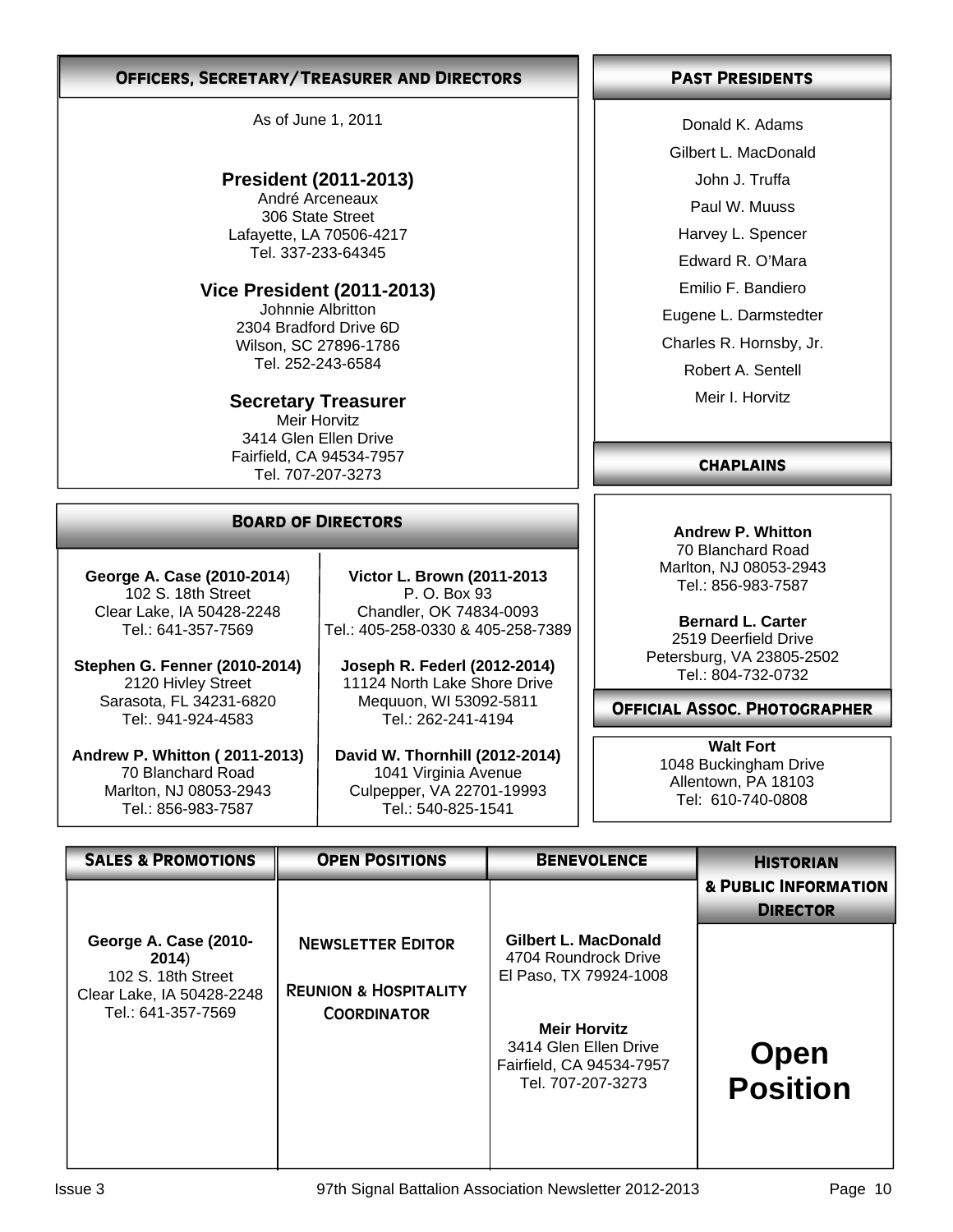## **Request for Membership Payment /Renewal of Dues**

| As required by the By-Laws of the 97th Signal Battalion Association,<br>I hereby request that I be admitted as an Active Member in the 97th Signal Battalion Association.<br>Dues are ten dollars (\$10,00) per year, payable January 1 of the Dues year.<br>To participate in the decision making process of the association, members must be current in their<br>dues. |
|--------------------------------------------------------------------------------------------------------------------------------------------------------------------------------------------------------------------------------------------------------------------------------------------------------------------------------------------------------------------------|
| Personal Information:                                                                                                                                                                                                                                                                                                                                                    |
|                                                                                                                                                                                                                                                                                                                                                                          |
| Address 1:                                                                                                                                                                                                                                                                                                                                                               |
| Address 2:                                                                                                                                                                                                                                                                                                                                                               |
|                                                                                                                                                                                                                                                                                                                                                                          |
| Phone (e.g. $707-207-3273$ ):                                                                                                                                                                                                                                                                                                                                            |
| Email (example@domain.com): example@individeo.com/                                                                                                                                                                                                                                                                                                                       |
| How did you hear about the association?<br>$\Box$ Friend<br>$\Box$ Website $\Box$ Other (Please specify)                                                                                                                                                                                                                                                                 |
|                                                                                                                                                                                                                                                                                                                                                                          |
|                                                                                                                                                                                                                                                                                                                                                                          |
| How would you prefer to receive the Newsletter? $\Box$ Email; $\Box$ Postal (Snail) Mail                                                                                                                                                                                                                                                                                 |
| <b>DUES:</b>                                                                                                                                                                                                                                                                                                                                                             |
| My Dues are enclosed for the following years:                                                                                                                                                                                                                                                                                                                            |
| $\Box$ 2013 $\Box$ 2014 $\Box$ 2015<br>$\Box$ 2016 $\Box$ 2017<br>$\Box$ 2018                                                                                                                                                                                                                                                                                            |
| The Association also offers a Lifetime Membership of \$125.00<br>$\Box$ Check Here if you wish to make a single payment.                                                                                                                                                                                                                                                 |
| Incremental Lifetime Dues Payments (\$25.00 each):                                                                                                                                                                                                                                                                                                                       |
| Payment 1 $\Box$ Payment 2 $\Box$ Payment 3 $\Box$ Payment 4 $\Box$ Payment 5 $\Box$                                                                                                                                                                                                                                                                                     |
| Please make checks Payable to: 97 <sup>th</sup> Signal Battalion Association                                                                                                                                                                                                                                                                                             |
| Mail Payment along with completed form to:                                                                                                                                                                                                                                                                                                                               |
| <b>Meir Horvitz</b><br><b>Secretary/Treasurer</b><br><b>3414 Glen Ellen Drive</b><br>Fairfield, CA 94534<br>Sec_treas97sigbn@comcast.net                                                                                                                                                                                                                                 |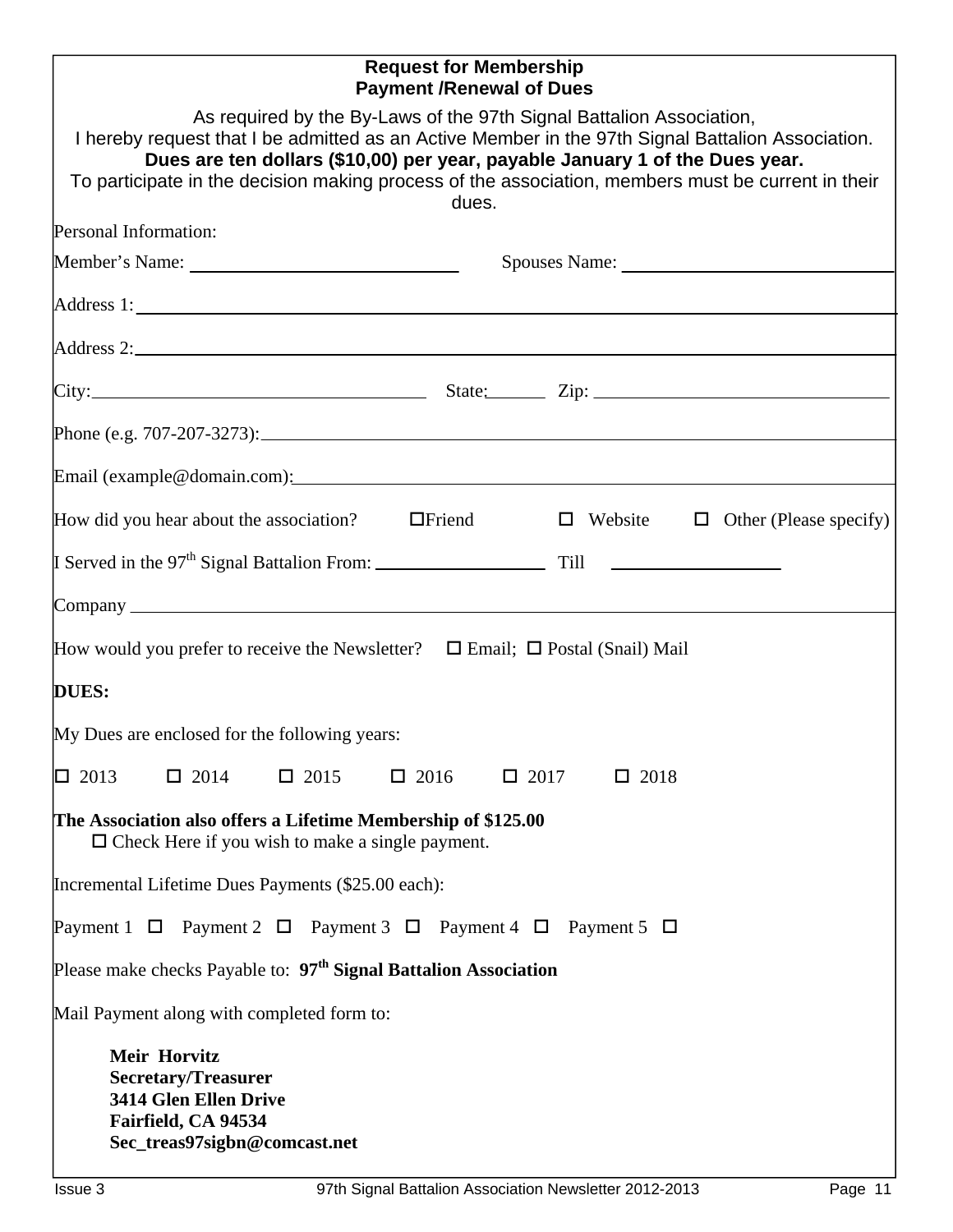## Membership News & Services

### *All Members:* **Entries for the Membership ROSTER:**

New e-mail addresses and address changes/corrections are published as they become available. Make corrections/changes in your member roster. Add new member addresses to your roster as they are published in the newsletter.

*Note:* Sometimes these additions or changes are received after the cut-off date; they will be published in the subsequent newsletter.

When you change your address, telephone # (indicate if unlisted/unpublished), your e-mail or any pertinent item, please inform the Secretary/Treasurer of these changes. We try very hard to keep the *Active Roster* up to date at all times.

Also, please instruct a family member or friend to inform the Association when you pass on to your last retreat.

Meir Horvitz, Keeper of the Roster;

Email: sec\_treas97sigbn@comcast.net





## WHERE IS MY NEWSLETTER?

We hear quite often from members who have not received their Newsletter. Reasons:

• / *did not pay* my *dues!* 

**Please, remember to keep your membership up to date!!!** Dues 10 be paid January of each year. This guarantees your receipt of the Newsletter.

*• Most* of *the time it is from our "Snowbirds" who neglect to give notice* of *having two addresses.* 

### **ATTENTION "SNOWBIRDS**

All 97th Members heading south or other directions for the winter are reminded to advise us of ANY address change; ASAP, even if it is only a TEMPORARY address.

Any changes are to be sent to Meir Horvi1z in enough time for mailing.

*Note:* Because the 97th Newsletter is sent as standard, non-profit bulk mail, THE POST OFFICE DOES NOT FORWARD IT TO YOUR NEW ADDRESS-even if you notify them of the change.

We don't want ANYONE to miss all the great things that are happening in the Association! Use below for. Please print or type your address as it should appear on YOUR mailing label and send It to:

SECRETARY/TREASURER: Melr Horvitz 3414 Glen Ellen Drive, Fairfield, CA 94534, Tel.: 707-207-3273

| inditie:                                                 |                    |  |
|----------------------------------------------------------|--------------------|--|
| Old Address:                                             | <b>New Address</b> |  |
| Street                                                   |                    |  |
| City                                                     |                    |  |
| State, Zip                                               |                    |  |
| Date From:                                               | Date To:           |  |
| Remarks                                                  |                    |  |
| Cut out this form and send it to the Secretary/Treasurer |                    |  |

 $N = 1$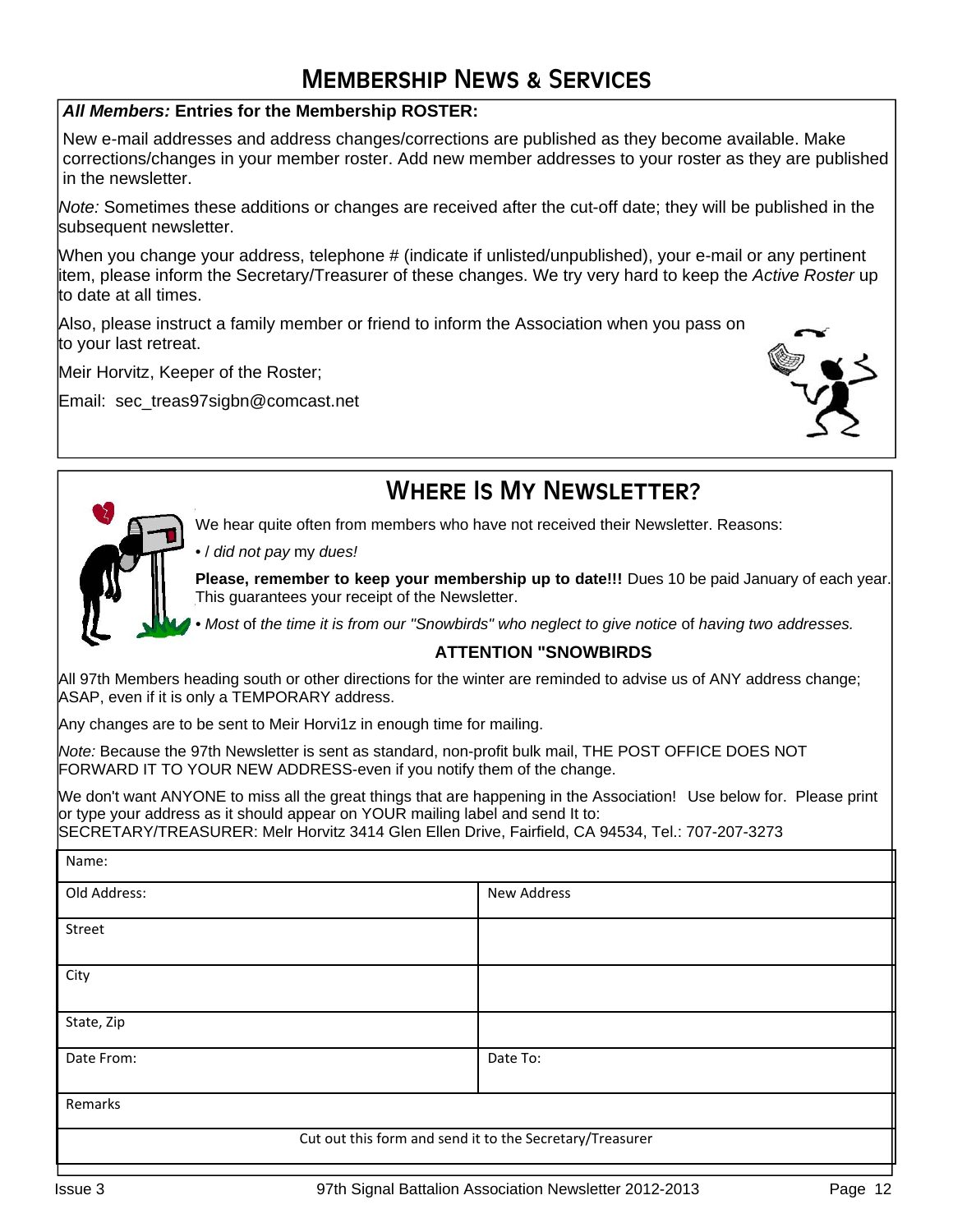## 97th Signal Battalion Supply Depot